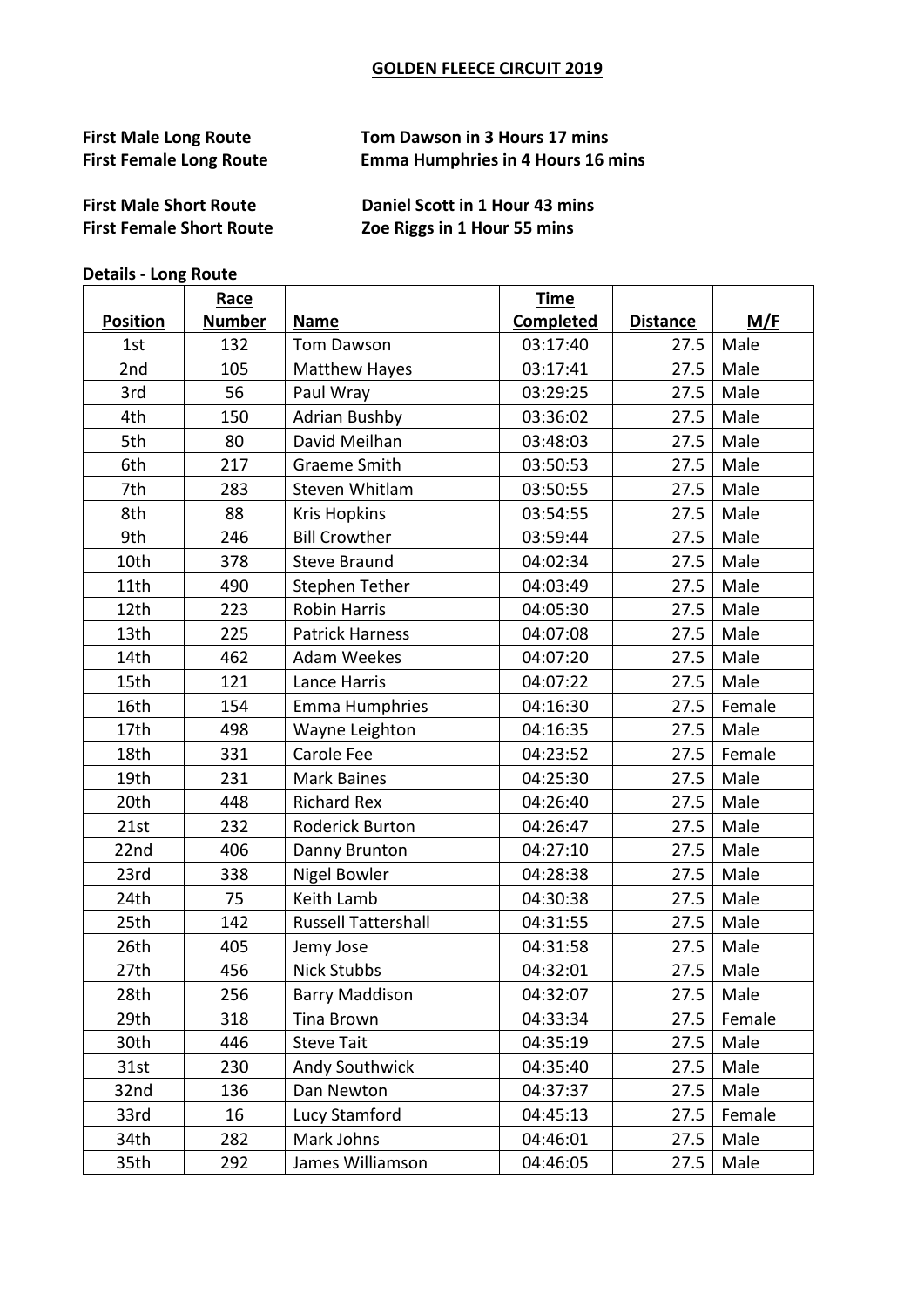| 36th | 213            | Kevin Sharp              | 04:46:30 | 27.5 | Male   |
|------|----------------|--------------------------|----------|------|--------|
| 37th | 104            | Alison Hayes             | 04:47:01 | 27.5 | Female |
| 38th | 409            | Phil Gray                | 04:48:20 | 27.5 | Male   |
| 39th | 319            | Jonathon Dearing         | 04:49:21 | 27.5 | Male   |
| 40th | 412            | <b>Gavin Drummond</b>    | 04:49:26 | 27.5 | Male   |
| 41st | $\mathbf{1}$   | Linda Wright             | 04:51:03 | 27.5 | Female |
| 42nd | 29             | Fiona Oakes              | 04:51:04 | 27.5 | Female |
| 43rd | 51             | David Butt               | 04:52:49 | 27.5 | Male   |
| 44th | 470            | Matthew Welch            | 04:53:03 | 27.5 | Male   |
| 45th | 53             | <b>Martin Manchester</b> | 04:54:11 | 27.5 | Male   |
| 46th | 261            | Tom Hopper               | 04:55:18 | 27.5 | Male   |
| 47th | 467            | Sean Mccartney           | 05:00:12 | 27.5 | Male   |
| 48th | 396            | <b>Richard Bell</b>      | 05:01:39 | 27.5 | Male   |
| 49th | 281            | <b>David Cremins</b>     | 05:06:08 | 27.5 | Male   |
| 50th | 196            | <b>Michael Mattison</b>  | 05:06:12 | 27.5 | Male   |
| 51st | 203            | David Wrighton           | 05:06:43 | 27.5 | Male   |
| 52nd | 94             | Liz Draper               | 05:11:29 | 27.5 | Female |
| 53rd | 242            | <b>Chris Ellis</b>       | 05:11:33 | 27.5 | Male   |
| 54th | 148            | Paul Horsewood           | 05:15:17 | 27.5 | Male   |
| 55th | 144            | Sarah-Jayne Van Den Bos  | 05:15:20 | 27.5 | Female |
| 56th | 199            | <b>Nick Halford</b>      | 05:16:17 | 27.5 | Male   |
| 57th | 307            | Christopher Brown        | 05:19:07 | 27.5 | Male   |
| 58th | 108            | Janet Kay                | 05:20:17 | 27.5 | Female |
| 59th | 356            | Stephen Baker            | 05:20:20 | 27.5 | Male   |
| 60th | 324            | <b>Guy Gibson</b>        | 05:20:29 | 27.5 | Male   |
| 61st | 344            | Tony Payne               | 05:22:07 | 27.5 | Male   |
| 62nd | 443            | David Brown              | 05:22:10 | 27.5 | Male   |
| 63rd | 337            | <b>Stephen Toward</b>    | 05:25:28 | 27.5 | Male   |
| 64th | 44             | Phil Reay                | 05:25:44 | 27.5 | Male   |
| 65th | 31             | Shaneen Platten          | 05:26:01 | 27.5 | Female |
| 66th | 32             | <b>Steve Platten</b>     | 05:26:05 | 27.5 | Male   |
| 67th | $\overline{7}$ | Kathryn Hammond          | 05:28:19 | 27.5 | Female |
| 68th | 169            | <b>Tim Hammond</b>       | 05:28:23 | 27.5 | Male   |
| 69th | 164            | Paul Burridge            | 05:28:25 | 27.5 | Male   |
| 70th | 139            | Joe Brereton             | 05:32:37 | 27.5 | Male   |
| 71st | 33             | Melanie Hudson           | 05:33:38 | 27.5 | Female |
| 72nd | 30             | Dave Robson              | 05:33:41 | 27.5 | Male   |
| 73rd | 478            | Kerry Archer             | 05:35:02 | 27.5 | Female |
| 74th | 367            | Samantha Drury           | 05:35:05 | 27.5 | Female |
| 75th | 335            | Claire Swift             | 05:35:38 | 27.5 | Female |
| 76th | 79             | Rebecca King             | 05:38:07 | 27.5 | Female |
| 77th | 84             | Amanda Dean              | 05:38:11 | 27.5 | Female |
| 78th | 500            | Carl Horth               | 05:38:18 | 27.5 | Male   |
| 79th | 255            | Alastair Kirk            | 05:38:20 | 27.5 | Male   |
| 80th | 98             | Anthony Clapham          | 05:38:46 | 27.5 | Male   |
| 81st | 262            | Philip Jordan            | 05:39:52 | 27.5 | Male   |
| 82nd | 408            | Andy Kirk                | 06:01:33 | 27.5 | Male   |
| 83rd | 382            | Martin Peacock           | 06:05:56 | 27.5 | Male   |
|      |                |                          |          |      |        |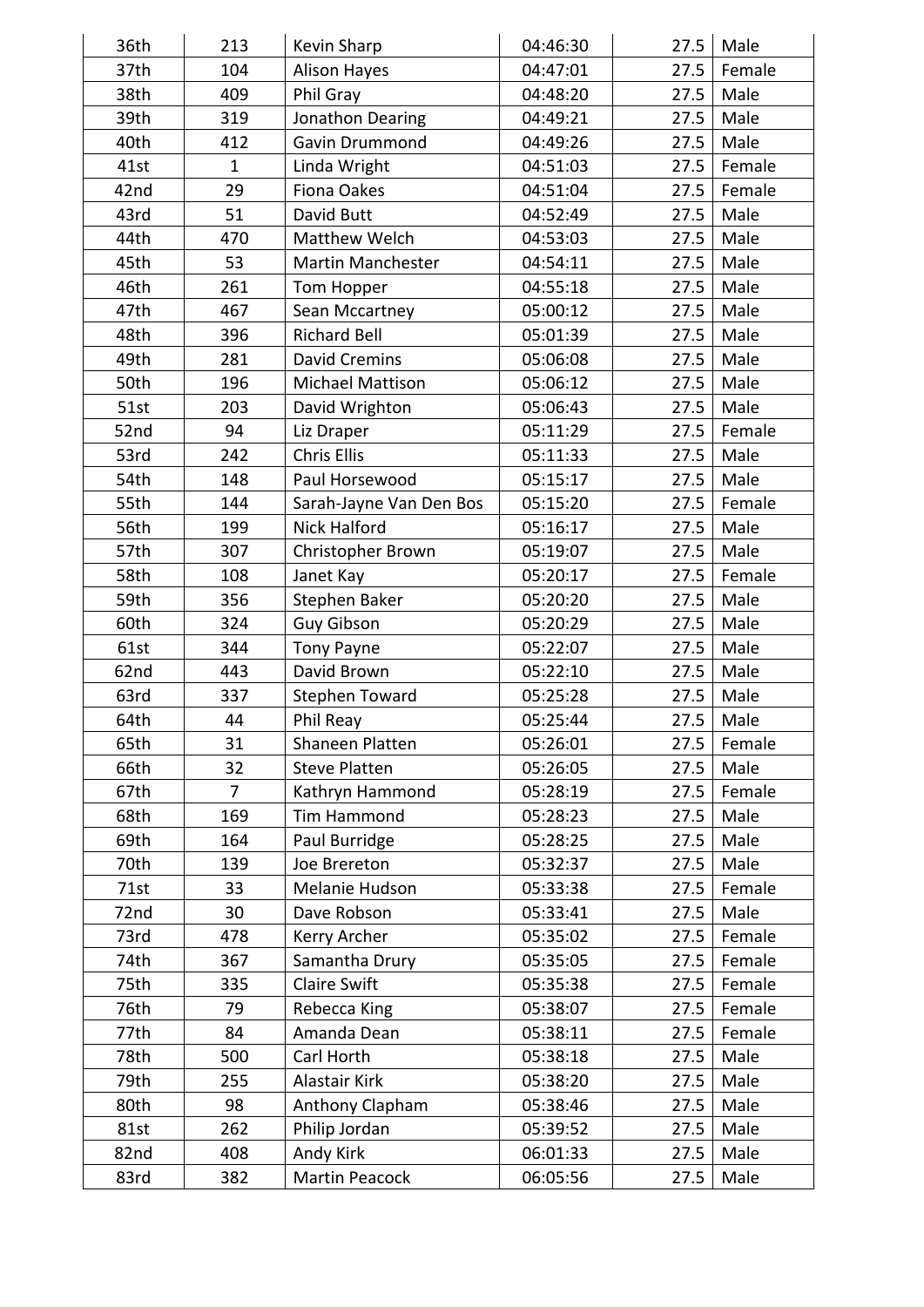| 84th  | 3           | Ann Holmes                     | 06:20:36 | 27.5 | Female |
|-------|-------------|--------------------------------|----------|------|--------|
| 85th  | 243         | Samuel Bixby                   | 06:20:37 | 27.5 | Male   |
| 86th  | 99          | Ann Bath                       | 06:35:05 | 27.5 | Female |
| 87th  | 145         | Michelle Horsewood             | 06:37:10 | 27.5 | Female |
| 88th  | 227         | Philip Kirkham                 | 06:37:24 | 27.5 | Male   |
| 89th  | 40          | Lynne Hayton                   | 06:43:15 | 27.5 | Female |
| 90th  | 354         | Amy Ainsworth                  | 06:43:21 | 27.5 | Female |
| 91st  | 41          | Paul Trott                     | 06:43:23 | 27.5 | Male   |
| 92nd  | 9           | Simon Gunby                    | 06:53:50 | 27.5 | Male   |
| 93rd  | 22          | Craig Herdsman                 | 06:53:52 | 27.5 | Male   |
| 94th  | 47          | <b>Christine Stratton</b>      | 06:59:40 | 27.5 | Female |
| 95th  | 394         | Paul Clarke                    | 06:59:42 | 27.5 | Male   |
| 96th  | 286         | Wayne Rowlett                  | 07:01:23 | 27.5 | Male   |
| 97th  | 119         | Matthew Legard                 | 07:08:38 | 27.5 | Male   |
| 98th  | 222         | John Legard                    | 07:08:40 | 27.5 | Male   |
| 99th  | 376         | Garry Hobson                   | 07:14:10 | 27.5 | Male   |
| 100th | 77          | Gail Farr                      | 07:19:57 | 27.5 | Female |
| 101st | 78          | Wayne Farr                     | 07:20:01 | 27.5 | Male   |
| 102nd | 489         | James Braithwaite              | 07:23:14 | 27.5 | Male   |
| 103rd | 168         | Penny Darmody                  | 07:23:36 | 27.5 | Female |
| 104th | 50          | <b>Stephen Coveney</b>         | 07:23:37 | 27.5 | Male   |
| 105th | 42          | Kathleen Young                 | 07:24:31 | 27.5 | Female |
| 106th | 111         | Andrew Richmond                | 07:28:43 | 27.5 | Male   |
| 107th | 488         | Caroline Jorna                 | 07:29:10 | 27.5 | Female |
| 108th | 487         | Lucy Bishop                    | 07:29:13 | 27.5 | Female |
| 109th | 350         | Anthony Hand                   | 07:32:51 | 27.5 | Male   |
| 110th | 366         | <b>Adrian Brown</b>            | 07:32:55 | 27.5 | Male   |
| 111th | 45          | Martin Good                    | 07:40:57 | 27.5 | Male   |
| 112th | 224         | Di Thompson                    | 08:04:39 | 27.5 | Female |
| 113th | 358         | Sharron Anderson               | 08:04:41 | 27.5 | Female |
| 114th | 334         | <b>Simon Metcalf</b>           | 08:07:03 | 27.5 | Male   |
| 115th | 342         | Taz Faruqi                     | 08:07:06 | 27.5 | Male   |
| 116th | 172         | Shaun O'Sullivan               | 08:07:09 | 27.5 | Male   |
| 117th | 257         | Melvyn Walker                  | 08:08:06 | 27.5 | Male   |
|       | 302         |                                | 08:09:00 |      | Female |
| 118th | 301         | Kate Whitley                   | 08:09:03 | 27.5 | Male   |
| 119th |             | Anthony Whitley<br>Chris Leese |          | 27.5 |        |
| 120th | 401         |                                | 08:09:09 | 27.5 | Male   |
| 121st | 417         | Paula Harrison                 | 08:19:59 | 27.5 | Female |
| 122nd | 312         | Tina Mcandrew                  | 08:20:04 | 27.5 | Female |
| 123rd | 313         | <b>Graham Mcandrew</b>         | 08:20:22 | 27.5 | Male   |
| 124th | 418         | lan Harrison                   | 08:20:30 | 27.5 | Male   |
| 125th | 447         | James Harrison                 | 08:23:00 | 27.5 | Male   |
| 126th | 445         | <b>Bob Bousfield</b>           | 08:23:11 | 27.5 | Male   |
| 127th | 451         | <b>Martin Hall</b>             | 08:23:16 | 27.5 | Male   |
| 128th | 452         | William Hudspeth               | 08:24:43 | 27.5 | Male   |
| 129th | 310         | John Bainbridge                | 08:26:28 | 27.5 | Male   |
| 130th | 309         | Meryl Bainbridge               | 08:26:48 | 27.5 | Female |
| 131st | $2^{\circ}$ | Steven Turner                  | 08:46:43 | 27.5 | Male   |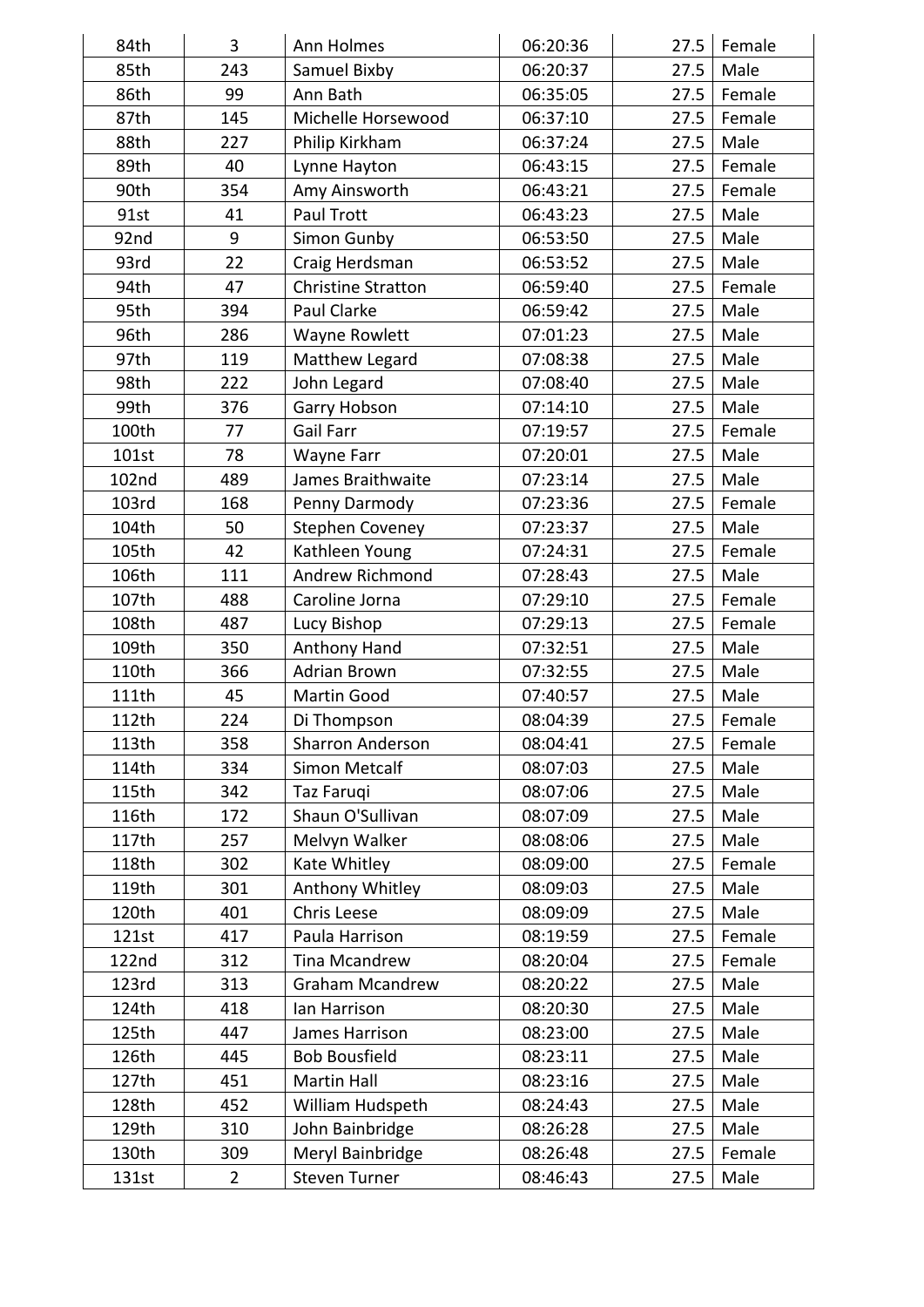| 132nd | 135 | Christopher Withington  | 08:46:46   | 27.5 | Male   |
|-------|-----|-------------------------|------------|------|--------|
| 133rd | 419 | Tom Shrubb              | 08:52:47   | 27.5 | Male   |
| 134th | 43  | John Young              | 08:52:59   | 27.5 | Male   |
| 135th | 226 | David Williams          | 08:55:54   | 27.5 | Male   |
| 136th | 155 | <b>Brian Richardson</b> | 08:55:59   | 27.5 | Male   |
| 137th | 173 | Nigel Kitchen           | 08:56:01   | 27.5 | Male   |
| 138th | 191 | Julie Brummitt          | 08:59:13   | 27.5 | Female |
| 139th | 347 | Cathy Braiden           | 08:59:21   | 27.5 | Female |
| 140th | 497 | Peter Sharpe            | <b>DNF</b> | 3.7  | Male   |
| 141st | 277 | Samuel Webb             | <b>DNF</b> | 22   | Male   |
| 142nd | 175 | Mike Sharp              | <b>DNF</b> |      | Male   |

### **Details - Short Route**

|                 | Race          |                          | <b>Time</b>      |                 |        |
|-----------------|---------------|--------------------------|------------------|-----------------|--------|
| <b>Position</b> | <b>Number</b> | <b>Name</b>              | <b>Completed</b> | <b>Distance</b> | M/F    |
| 1st             | 402           | <b>Daniel Scott</b>      | 01:43:43         | 15              | Male   |
| 2nd             | 404           | Paul Teece               | 01:43:49         | 15              | Male   |
| 3rd             | 502           | Mike Potter              | 01:43:57         | 15              | Male   |
| 4th             | 373           | Martin Oliver            | 01:44:39         | 15              | Male   |
| 5th             | 305           | <b>Nicholas Riggs</b>    | 01:47:04         | 15              | Male   |
| 6th             | 346           | Karl Barker              | 01:47:09         | 15              | Male   |
| 7th             | 54            | Mark Nettleton           | 01:49:44         | 15              | Male   |
| 8th             | 179           | David Godfrey            | 01:49:48         | 15              | Male   |
| 9th             | 178           | James Godfrey            | 01:50:42         | 15              | Male   |
| 10th            | 25            | <b>Dominic Mcpherson</b> | 01:52:33         | 15              | Male   |
| 11th            | 293           | <b>Steve Evins</b>       | 01:53:16         | 15              | Male   |
| 12th            | 49            | <b>Daniel Barrass</b>    | 01:53:48         | 15              | Male   |
| 13th            | 71            | <b>Tim Pattle</b>        | 01:54:30         | 15              | Male   |
| 14th            | 207           | Lawrence Brown           | 01:55:10         | 15              | Male   |
| 15th            | 304           | Zoe Riggs                | 01:55:26         | 15              | Female |
| 16th            | 149           | Wayne Stewart            | 01:57:00         | 15              | Male   |
| 17th            | 59            | <b>Brian Young</b>       | 01:58:26         | 15              | Male   |
| 18th            | 486           | Simon Bishop             | 01:58:27         | 15              | Male   |
| 19th            | 268           | <b>Graham Southard</b>   | 01:58:55         | 15              | Male   |
| 20th            | 147           | Peter Wardale            | 02:01:07         | 15              | Male   |
| 21st            | 436           | Vincent Mcgowan          | 02:01:08         | 15              | Male   |
| 22nd            | 280           | Andy Guymer              | 02:01:15         | 15              | Male   |
| 23rd            | 254           | <b>Stephen Dring</b>     | 02:01:45         | 15              | Male   |
| 24th            | 240           | Paul Cartwright          | 02:01:48         | 15              | Male   |
| 25th            | 28            | Darren Atkinson          | 02:03:40         | 15              | Male   |
| 26th            | 69            | Paul Nippress            | 02:03:52         | 15              | Male   |
| 27th            | 241           | Chris Renton             | 02:04:16         | 15              | Male   |
| 28th            | 143           | <b>Stuart Lazenby</b>    | 02:05:04         | 15              | Male   |
| 29th            | 65            | Wayne Murtagh            | 02:06:38         | 15              | Male   |
| 30th            | 116           | John Smith               | 02:12:37         | 15              | Male   |
| 31st            | 368           | <b>Blue Watt</b>         | 02:13:55         | 15              | Male   |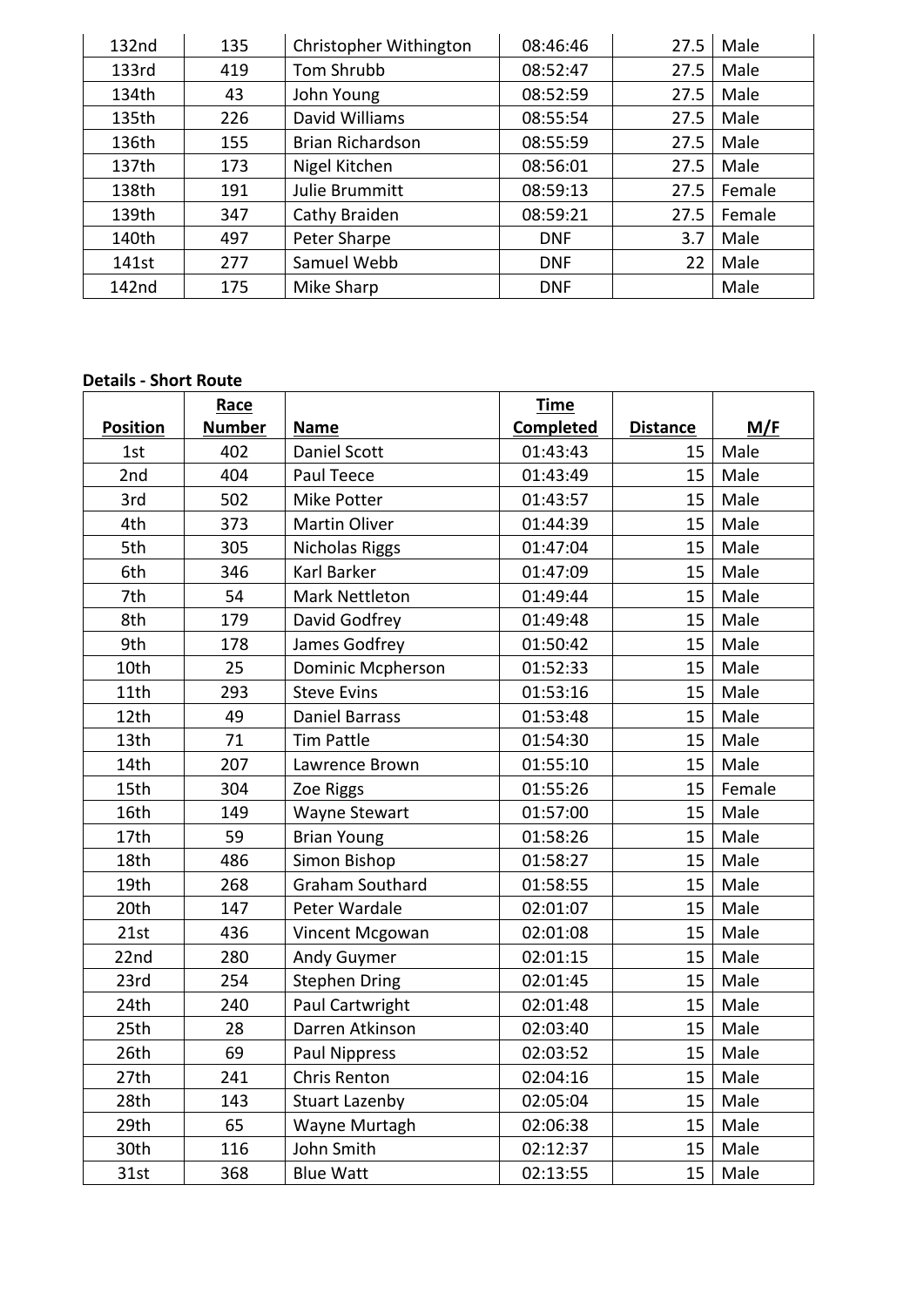| 32nd        | 258 | Katie Seddon                       | 02:14:40 | 15 | Female         |
|-------------|-----|------------------------------------|----------|----|----------------|
| 33rd        | 18  | Anna Martin                        | 02:14:56 | 15 | Female         |
| 34th        | 11  | Stephen Walker                     | 02:14:57 | 15 | Male           |
| 35th        | 13  | Laura Emms                         | 02:14:59 | 15 | Female         |
| 36th        | 332 | Gary Fee                           | 02:15:20 | 15 | Male           |
| 37th        | 425 | Colleen Thundercliffe              | 02:17:32 | 15 | Female         |
| 38th        | 253 | <b>Brian Hostad</b>                | 02:17:52 | 15 | Male           |
| 39th        | 8   | <b>Chris Birkett</b>               | 02:19:57 | 15 | Male           |
| 40th        | 398 | Susie Gibson                       | 02:19:59 | 15 | Female         |
| 41st        | 468 | <b>Richard Parkin</b>              | 02:21:36 | 15 | Male           |
| 42nd        | 103 | <b>Bruce Woodford</b>              | 02:21:39 | 15 | Male           |
| 43rd        | 348 | <b>Steve Young</b>                 | 02:23:39 | 15 | Male           |
| 44th        | 442 | Roger Stride                       | 02:26:56 | 15 | Male           |
| 45th        | 365 | <b>Clive Cook</b>                  | 02:27:49 | 15 | Male           |
| 46th        | 297 | Adele Havercroft                   | 02:27:53 | 15 | Female         |
| 47th        | 200 | <b>Richard Mcwatt</b>              | 02:27:55 | 15 | Male           |
| 48th        | 205 |                                    | 02:31:38 | 15 | Male           |
| 49th        | 211 | Stephen Tichopad<br>Debra Jacketts |          | 15 | Female         |
|             |     | Linda Huart                        | 02:31:47 |    |                |
| 50th        | 204 |                                    | 02:32:18 | 15 | Female<br>Male |
| <b>51st</b> | 66  | Patrick Walker                     | 02:33:06 | 15 |                |
| 52nd        | 74  | Razwan Ilyas                       | 02:35:55 | 15 | Male           |
| 53rd        | 219 | Mike Lake                          | 02:36:17 | 15 | Male           |
| 54th        | 177 | John Godfrey                       | 02:36:31 | 15 | Male           |
| 55th        | 185 | Alan Mccartney                     | 02:36:33 | 15 | Male           |
| 56th        | 114 | Wayne Martindale                   | 02:37:53 | 15 | Male           |
| 57th        | 61  | Graham Jenkinson                   | 02:37:57 | 15 | Male           |
| 58th        | 214 | Michelle Smith                     | 02:38:04 | 15 | Female         |
| 59th        | 215 | <b>Matthew Pinder</b>              | 02:38:06 | 15 | Male           |
| 60th        | 212 | Rachael Sharp                      | 02:38:09 | 15 | Female         |
| 61st        | 101 | Liam Taylor                        | 02:38:11 | 15 | Male           |
| 62nd        | 501 | David Rivers                       | 02:40:03 | 15 | Male           |
| 63rd        | 17  | Emma-Jayne Brackstone              | 02:40:59 | 15 | Female         |
| 64th        | 106 | <b>Adrian Kamis</b>                | 02:42:01 | 15 | Male           |
| 65th        | 10  | David Cracknell                    | 02:43:02 | 15 | Male           |
| 66th        | 152 | <b>Robert Wells</b>                | 02:43:28 | 15 | Male           |
| 67th        | 413 | <b>Neal Dowse</b>                  | 02:45:07 | 15 | Male           |
| 68th        | 158 | Helen Brandrick                    | 02:46:09 | 15 | Female         |
| 69th        | 97  | Helen Clapham                      | 02:46:11 | 15 | Female         |
| 70th        | 160 | Louise Binns                       | 02:46:13 | 15 | Female         |
| 71st        | 245 | Mark Hodson                        | 02:46:34 | 15 | Male           |
| 72nd        | 287 | Tom Bell                           | 02:47:14 | 15 | Male           |
| 73rd        | 236 | Jill Bell                          | 02:47:18 | 15 | Female         |
| 74th        | 288 | Emma Bell                          | 02:47:19 | 15 | Female         |
| 75th        | 237 | Charlotte Bell                     | 02:47:22 | 15 | Female         |
| 76th        | 206 | Kate Brown                         | 02:47:24 | 15 | Female         |
| 77th        | 218 | Paul Caldwell                      | 02:47:25 | 15 | Male           |
| 78th        | 221 | Alexandra Bozova                   | 02:47:28 | 15 | Female         |
| 79th        | 123 | Anne Bakker                        | 02:47:30 | 15 | Female         |
|             |     |                                    |          |    |                |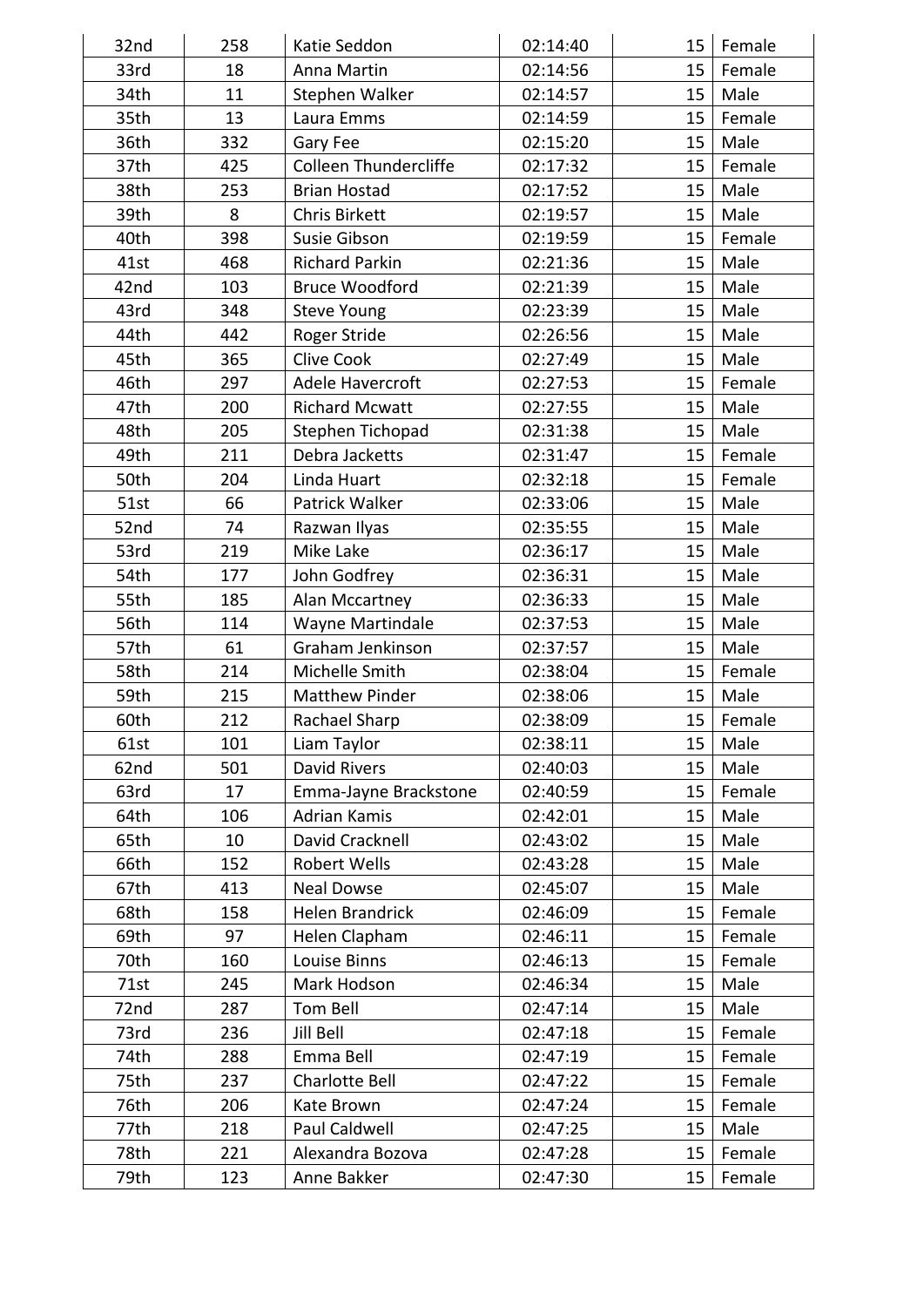| 80th  | 275 | Verena Golach               | 02:47:35 | 15              | Female |
|-------|-----|-----------------------------|----------|-----------------|--------|
| 81st  | 234 | Andy Bell                   | 02:47:36 | 15              | Male   |
| 82nd  | 263 | Sue Else                    | 02:47:39 | 15 <sub>1</sub> | Female |
| 83rd  | 411 |                             | 02:48:26 | 15              | Female |
| 84th  | 60  | <b>Suzy Rawling</b>         | 02:48:28 |                 | Female |
|       |     | Jan Draper                  |          | 15<br>15        | Male   |
| 85th  | 238 | Stephen Pantegi             | 02:48:36 |                 |        |
| 86th  | 19  | Graham Wilkinson            | 02:51:05 | 15              | Male   |
| 87th  | 321 | <b>Henry Carne</b>          | 02:51:59 | 15              | Male   |
| 88th  | 102 | Martin Howman               | 02:52:02 | 15              | Male   |
| 89th  | 379 | Kath Watson                 | 02:52:36 | 15              | Female |
| 90th  | 387 | Tina Wardropper             | 02:52:38 | 15              | Female |
| 91st  | 239 | <b>Stephen Voase</b>        | 02:52:46 | 15              | Male   |
| 92nd  | 70  | <b>Richard Smith</b>        | 02:52:49 | 15              | Male   |
| 93rd  | 93  | <b>Helen Carr</b>           | 02:52:52 | 15              | Female |
| 94th  | 15  | Jan Suddaby                 | 02:52:55 | 15              | Female |
| 95th  | 320 | Jon Higham                  | 02:53:37 | 15              | Male   |
| 96th  | 349 | Michael Wigglesworth        | 02:54:13 | 15              | Male   |
| 97th  | 330 | <b>Craig Taylor</b>         | 02:54:17 | 15              | Male   |
| 98th  | 328 | Keith Slater                | 02:54:19 | 15              | Male   |
| 99th  | 499 | Shelley Hindley             | 02:55:04 | 15              | Female |
| 100th | 326 | Elizabeth Nicholls          | 02:55:33 | 15              | Female |
| 101st | 325 | <b>Michael Patrick</b>      | 02:55:35 | 15              | Male   |
| 102nd | 428 | Glenn Dixon                 | 02:55:38 | 15              | Male   |
| 103rd | 107 | Andy Wilks                  | 02:57:04 | 15              | Male   |
| 104th | 46  | <b>Malcolm Marshall</b>     | 02:57:50 | 15              | Male   |
| 105th | 90  | <b>Christopher Chestney</b> | 02:58:15 | 15              | Male   |
| 106th | 64  | Shirley Oglesby             | 02:58:36 | 15              | Female |
| 107th | 67  | <b>Steven Poulsom</b>       | 02:58:37 | 15              | Male   |
| 108th | 81  | Megan Chown                 | 02:58:56 | 15              | Female |
| 109th | 26  | Lynne Stabler               | 02:58:57 | 15              | Female |
| 110th | 117 | Nick Taylor                 | 02:59:08 | 15              | Male   |
| 111th | 118 | Sue Crossland Taylor        | 02:59:14 | 15              | Female |
| 112th | 450 | Paul Zergi                  | 02:59:28 | 15              | Male   |
| 113th | 455 | James Thomas                | 03:00:47 | 15              | Male   |
| 114th | 267 | Martyn Hicks                | 03:08:33 | 15              | Male   |
| 115th | 92  | Andrea Clark                | 03:09:56 | 15              | Female |
| 116th | 76  | Claudia Holden              | 03:09:57 | 15              | Female |
| 117th | 186 | Louise Hindmarsh            | 03:10:00 | 15              | Female |
| 118th | 416 | Charlotte Harrison          | 03:10:09 | 15              | Female |
| 119th | 201 | <b>Mandy Davison</b>        | 03:10:13 | 15              | Female |
| 120th | 151 | Emma Wells                  | 03:10:27 | 15              | Female |
| 121st | 174 | Julie Barker                | 03:10:51 | 15              | Female |
| 122nd | 182 | Paul Atkinson               | 03:10:53 | 15              | Male   |
| 123rd | 390 | Pamela Edgar                | 03:10:58 | 15              | Female |
| 124th | 183 | Karen Park                  | 03:11:04 | 15              | Female |
| 125th | 210 | James Britton               | 03:11:18 | 15              | Male   |
| 126th | 421 | Colin Vize                  | 03:11:21 | 15              | Male   |
| 127th | 329 | Carole Williams             | 03:13:24 | 15              | Female |
|       |     |                             |          |                 |        |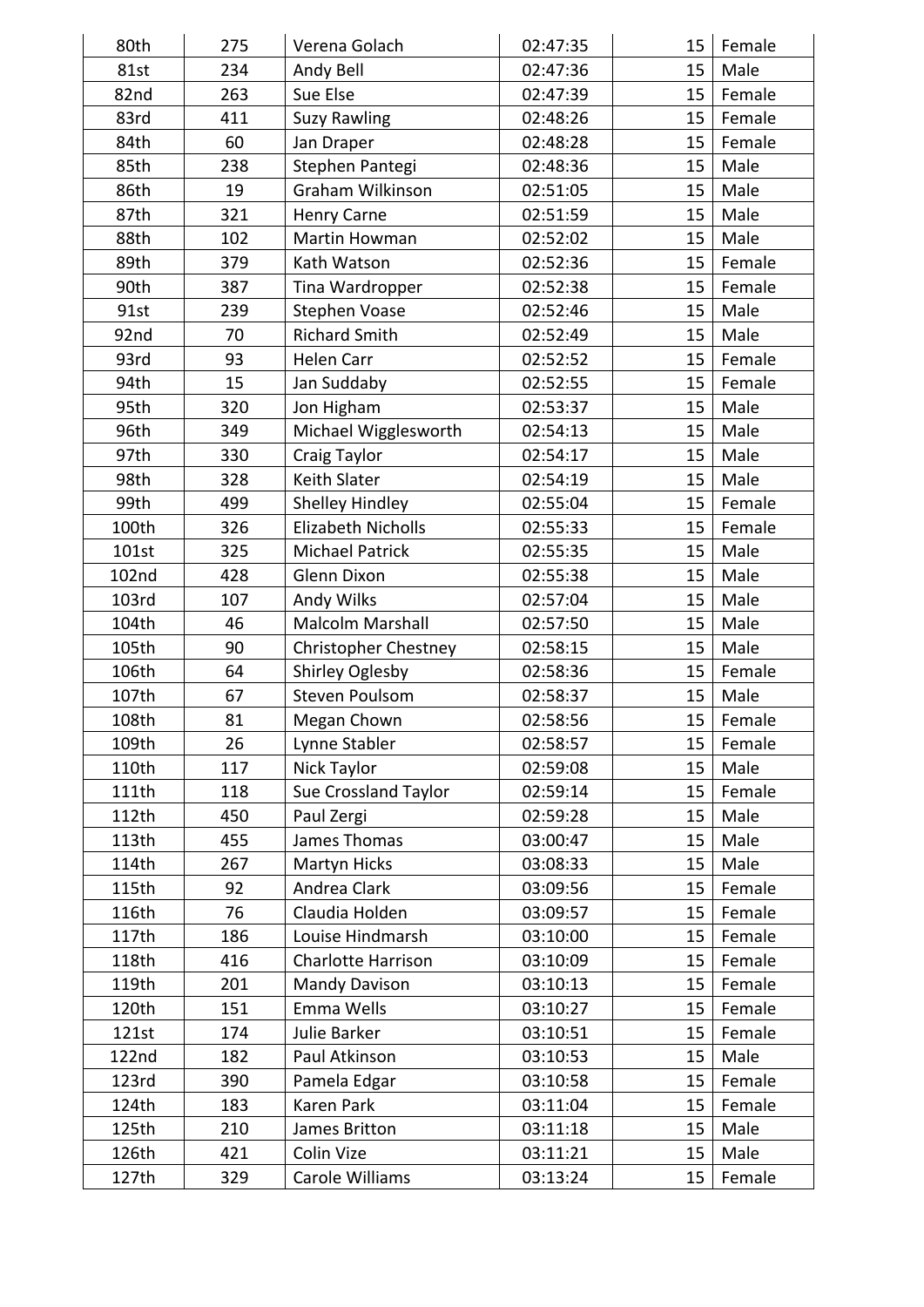| 128th | 420            | <b>Claire Spear</b>     | 03:13:29 | 15 | Female |
|-------|----------------|-------------------------|----------|----|--------|
| 129th | 422            | John Tansey             | 03:13:32 | 15 | Male   |
| 130th | 495            | David Rimmer            | 03:19:19 | 15 | Male   |
| 131st | 496            | Luke Jackson            | 03:19:21 | 15 | Male   |
| 132nd | 340            | Jayne Earle             | 03:19:23 | 15 | Female |
| 133rd | 339            | Tina Wigglesworth       | 03:19:26 | 15 | Female |
| 134th | 426            | Katrina Walster         | 03:22:01 | 15 | Female |
| 135th | 427            | Steven Walster          | 03:22:06 | 15 | Male   |
| 136th | 247            | Leah Maddison           | 03:24:28 | 15 | Female |
| 137th | 343            | Lisa Kidd               | 03:24:29 | 15 | Female |
| 138th | 27             | <b>William Carne</b>    | 03:30:28 | 15 | Male   |
| 139th | 72             | Jane Allen              | 03:30:34 | 15 | Female |
| 140th | 5              | Sarah Wilson            | 03:30:46 | 15 | Female |
| 141st | $\overline{4}$ | Joanna Rowland          | 03:33:11 | 15 | Female |
| 142nd | 459            | Kay Farrow              | 03:34:26 | 15 | Female |
| 143rd | 316            | Victoria Evins          | 03:37:30 | 15 | Female |
| 144th | 314            | Sarah Dearing           | 03:41:10 | 15 | Female |
| 145th | 197            | Sarah Mccartney         | 03:45:36 | 15 | Female |
| 146th | 306            | Joanna Hinson           | 03:45:37 | 15 | Female |
| 147th | 360            | Colette Leetham         | 03:49:19 | 15 | Female |
| 148th | 359            | Ray Smith               | 03:49:20 | 15 | Male   |
| 149th | 125            | Pamela Harrison         | 03:51:02 | 15 | Female |
| 150th | 244            | Helen Foulston          | 03:51:37 | 15 | Female |
| 151st | 57             | Claire Larke            | 03:51:47 | 15 | Female |
| 152nd | 6              | Annemarie Turner        | 03:52:30 | 15 | Female |
| 153rd | 188            | <b>Tracy Vickers</b>    | 03:52:35 | 15 | Female |
| 154th | 86             | John Redgrave           | 03:54:58 | 15 | Male   |
| 155th | 85             | Zoe Matsell             | 03:55:06 | 15 | Female |
| 156th | 130            | Rachael Smith           | 03:59:30 | 15 | Female |
| 157th | 161            | Juli Shepherd           | 03:59:33 | 15 | Female |
| 158th | 393            | <b>Richard Buckle</b>   | 04:03:33 | 15 | Male   |
| 159th | 395            | <b>Steven Parrish</b>   | 04:04:41 | 15 | Male   |
| 160th | 272            | Dave Bedford            | 04:06:03 | 15 | Male   |
| 161st | 273            | Christopher Bedford     | 04:06:07 | 15 | Male   |
| 162nd | 410            | Michael Hornsey         | 04:06:51 | 15 | Male   |
| 163rd | 353            | Alec Young              | 04:06:54 | 15 | Male   |
| 164th | 355            | Adam Gunby              | 04:07:00 | 15 | Male   |
| 165th | 453            | Rob Mooney              | 04:07:02 | 15 | Male   |
| 166th | 216            | Peter Allan             | 04:10:03 | 15 | Male   |
| 167th | 20             | Jan Stott               | 04:10:05 | 15 | Female |
| 168th | 176            | Sheila Dixon            | 04:10:07 | 15 | Female |
| 169th | 195            | <b>Barbara Stephens</b> | 04:10:17 | 15 | Female |
| 170th | 264            | Anne Marie Coady        | 04:13:19 | 15 | Female |
| 171st | 63             | Peter Hart              | 04:16:02 | 15 | Male   |
| 172nd | 209            | Lydia Turner            | 04:16:21 | 15 | Female |
|       | 208            | Robert Turner           | 04:16:23 | 15 | Male   |
| 173rd |                |                         |          |    |        |
| 174th | 380            | Keith Griffiths         | 04:17:10 | 15 | Male   |
| 175th | 381            | Karen Griffiths         | 04:17:14 | 15 | Female |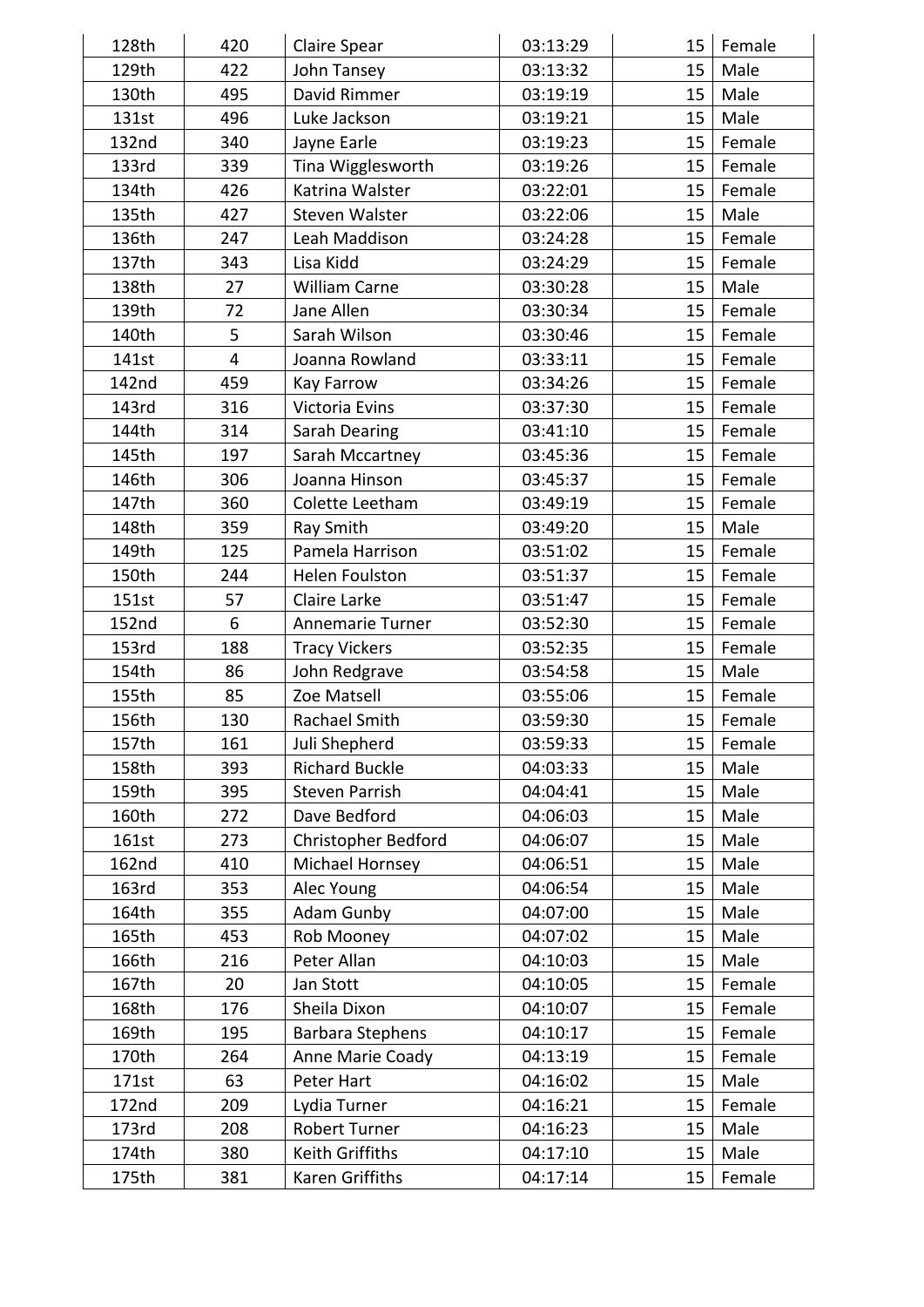| 176th | 423 | <b>Terrie Bixby</b>     | 04:18:07 | 15 | Female |
|-------|-----|-------------------------|----------|----|--------|
| 177th | 424 | Sue Taft                | 04:18:10 | 15 | Female |
| 178th | 265 | Martin Large            | 04:18:14 | 15 | Male   |
| 179th | 266 | Shauna Large            | 04:18:15 | 15 | Female |
| 180th | 24  | Julie Bushell           | 04:19:55 | 15 | Female |
| 181st | 23  | Gerry Orchard           | 04:19:57 | 15 | Male   |
| 182nd | 194 | Nick Hooper             | 04:23:44 | 15 | Male   |
| 183rd | 48  | Ivor Roberts            | 04:26:16 | 15 | Male   |
| 184th | 73  | Sarah Tock              | 04:26:18 | 15 | Female |
| 185th | 460 | Elaine Dee              | 04:26:25 | 15 | Female |
| 186th | 461 | Jonathan Derwanz        | 04:26:28 | 15 | Male   |
| 187th | 374 | Alastair O'Neill        | 04:29:17 | 15 | Male   |
| 188th | 441 | Amy O'Neill             | 04:29:19 | 15 | Female |
| 189th | 375 | Christine O'Neill       | 04:29:26 | 15 | Female |
| 190th | 128 | Karen Hiley             | 04:30:44 | 15 | Female |
| 191st | 129 | Sonia Last              | 04:30:50 | 15 | Female |
| 192nd | 82  | Vicky Webster           | 04:31:09 | 15 | Female |
| 193rd | 167 | <b>Hollie Baxter</b>    | 04:31:11 | 15 | Female |
| 194th | 122 | <b>Melanie Roberts</b>  | 04:31:18 | 15 | Female |
| 195th | 371 | Karen Falcus            | 04:31:22 | 15 | Female |
| 196th | 166 | <b>Wendy Baxter</b>     | 04:31:25 | 15 | Female |
| 197th | 370 | Karen Gordon            | 04:31:31 | 15 | Female |
| 198th | 369 | <b>Emily Morris</b>     | 04:31:33 | 15 | Female |
| 199th | 377 | Jackie Flintoft         | 04:31:36 | 15 | Female |
| 200th | 469 | <b>Trudie Newlove</b>   | 04:31:39 | 15 | Female |
| 201st | 372 | Sharon Mccann           | 04:31:43 | 15 | Female |
| 202nd | 352 | Lisa Humphrey           | 04:31:48 | 15 | Female |
| 203rd | 296 | Martin Humphrey         | 04:31:51 | 15 | Male   |
| 204th | 308 | Jonathan Fisher         | 04:32:30 | 15 | Male   |
| 205th | 202 | Alan Hague              | 04:32:32 | 15 | Male   |
| 206th | 300 | Peter Clark             | 04:33:18 | 15 | Male   |
| 207th | 303 | Malcolm Pye             | 04:33:22 | 15 | Male   |
| 208th | 485 | Karen Murphy            | 04:35:35 | 15 | Female |
| 209th | 477 | Jayne Dowse             | 04:35:37 | 15 | Female |
| 210th | 250 | Jack Moverley           | 04:35:44 | 15 | Male   |
| 211th | 399 | Charlie Moverley        | 04:35:50 | 15 | Male   |
| 212th | 120 | Michelle Pickering      | 04:35:53 | 15 | Female |
| 213th | 12  | Angela Acklam           | 04:35:55 | 15 | Female |
| 214th | 112 | Angie Colley            | 04:35:57 | 15 | Female |
| 215th | 229 | Lorna Manchester        | 04:36:05 | 15 | Female |
| 216th | 228 | Katie Anderton          | 04:36:07 | 15 | Female |
| 217th | 397 | <b>Steve Moverley</b>   | 04:36:14 | 15 | Male   |
| 218th | 414 | Paula Stead             | 04:37:59 | 15 | Female |
| 219th | 249 | <b>Gillian Moverley</b> | 04:39:57 | 15 | Female |
| 220th | 248 | <b>Adrian Moverley</b>  | 04:39:59 | 15 | Male   |
| 221st | 431 | Kerrie Bell             | 04:43:10 | 15 | Female |
| 222nd | 438 | Patricia Darley         | 04:43:11 | 15 | Female |
| 223rd | 432 | <b>Richard Bell</b>     | 04:43:46 | 15 | Male   |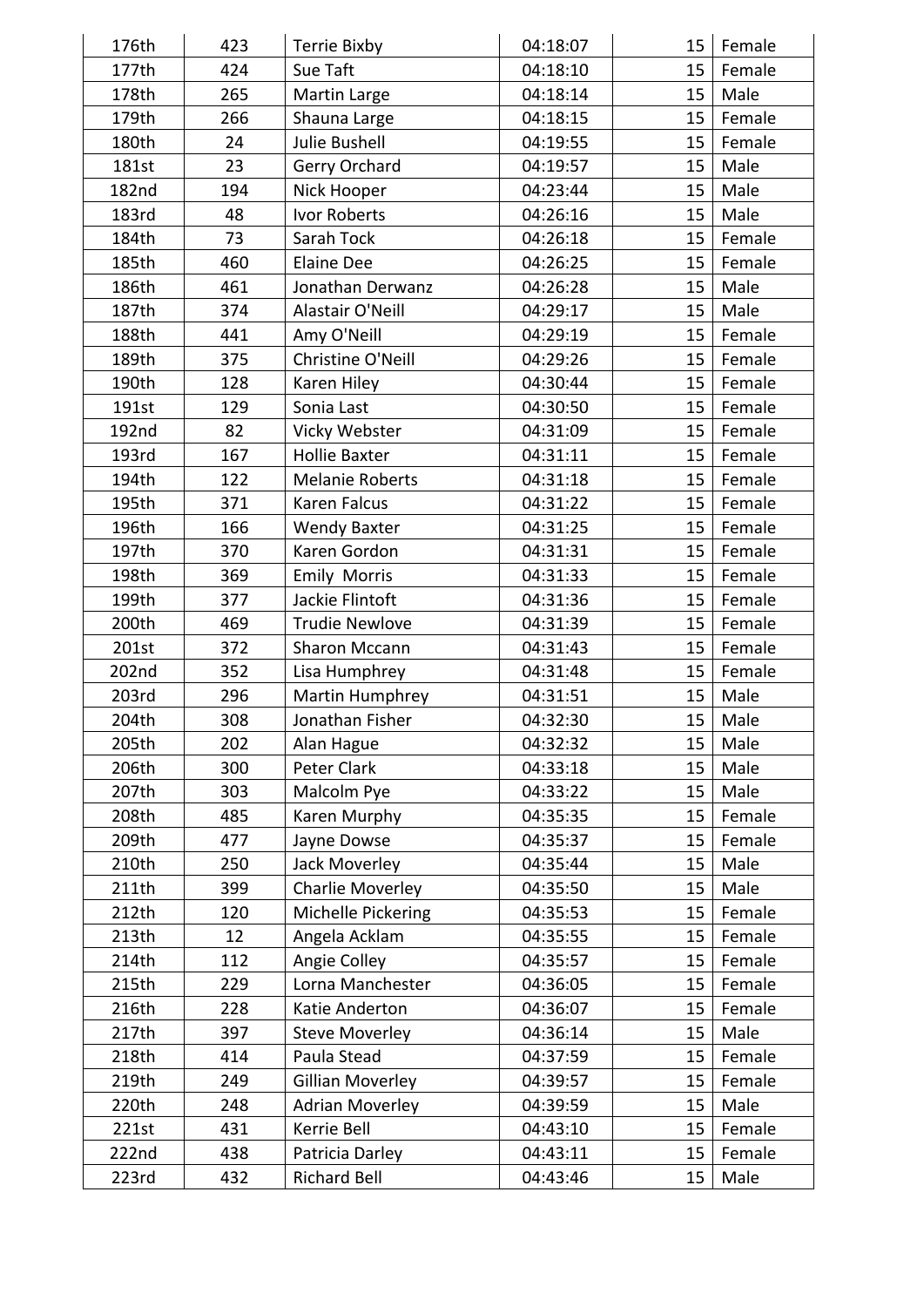|       |     |                         |          |    | Female |
|-------|-----|-------------------------|----------|----|--------|
| 224th | 430 | Helen Knox              | 04:43:49 | 15 |        |
| 225th | 260 | Joanne Carden           | 04:44:05 | 15 | Female |
| 226th | 259 | <b>Sally Stoakes</b>    | 04:44:09 | 15 | Female |
| 227th | 361 | <b>Simon Dixon</b>      | 04:44:14 | 15 | Male   |
| 228th | 357 | Norman Dixon            | 04:44:24 | 15 | Male   |
| 229th | 295 | Penny Bullimore         | 04:44:45 | 15 | Female |
| 230th | 269 | Joanne Southard         | 04:45:16 | 15 | Female |
| 231st | 383 | Nickola Suggitt         | 04:46:48 | 15 | Female |
|       |     | Claudia Carrizo-        |          |    |        |
| 232nd | 403 | Smallwood               | 04:46:51 | 15 | Female |
| 233rd | 184 | <b>Charlotte Friend</b> | 04:48:53 | 15 | Female |
| 234th | 181 | <b>Frank Smith</b>      | 04:48:57 | 15 | Male   |
| 235th | 429 | <b>Steve Knox</b>       | 04:49:06 | 15 | Male   |
| 236th | 271 | John Densley            | 04:49:07 | 15 | Male   |
| 237th | 270 | Paula Densley           | 04:49:08 | 15 | Female |
| 238th | 440 | <b>Tony Darley</b>      | 04:49:12 | 15 | Male   |
| 239th | 190 | Elizabeth Sanderson     | 04:49:43 | 15 | Female |
| 240th | 189 | Neil Sanderson          | 04:49:46 | 15 | Male   |
| 241st | 187 | Jacqui Peel             | 04:50:35 | 15 | Female |
| 242nd | 439 | Denise Pullen           | 04:50:38 | 15 | Female |
| 243rd | 345 | Joan Farey              | 04:50:40 | 15 | Female |
| 244th | 113 | <b>Sharon Brooks</b>    | 04:50:42 | 15 | Female |
| 245th | 52  | Rebecca Hutchinson      | 04:50:45 | 15 | Female |
| 246th | 494 | Katy Godfrey            | 04:51:31 | 15 | Female |
| 247th | 491 | Debbie Clayton          | 04:51:34 | 15 | Female |
| 248th | 385 | <b>Heather Wright</b>   | 04:52:02 | 15 | Female |
| 249th | 400 | <b>Ellen Connolly</b>   | 04:52:04 | 15 | Female |
| 250th | 317 | Susannah Atkinson       | 04:52:08 | 15 | Female |
| 251st | 415 | Carolyn Copley          | 04:52:10 | 15 | Female |
| 252nd | 294 | Andy Bullimore          | 04:52:54 | 15 | Male   |
| 253rd | 279 | Jill Carr               | 04:53:07 | 15 | Female |
| 254th | 471 | Matt Tyler              | 04:53:42 | 15 | Male   |
| 255th | 449 | Jess Tyler              | 04:53:44 | 15 | Female |
| 256th | 36  | Jane Coates             | 04:54:38 | 15 | Female |
| 257th | 91  | Lorraine Tomlinson      | 04:54:40 | 15 | Female |
| 258th | 454 | Sean Bosman             | 04:55:11 | 15 | Male   |
| 259th | 437 | John Morrod             | 04:55:14 | 15 | Male   |
| 260th | 95  | Jackie Salvidge         | 04:55:37 | 15 | Female |
| 261st | 126 | Jane Hobman             | 04:55:44 | 15 | Female |
| 262nd | 133 | <b>Wendy Williams</b>   | 04:55:46 | 15 | Female |
| 263rd | 163 | <b>Chrissie Shiels</b>  | 04:55:49 | 15 | Female |
| 264th | 162 | Simon Shiels            | 04:55:56 | 15 | Male   |
| 265th | 290 | Karie Parker            | 04:59:40 | 15 | Female |
| 266th | 291 | <b>Ben Carver</b>       | 04:59:42 | 15 | Male   |
|       |     |                         | 04:59:46 |    |        |
| 267th | 39  | Alan Smith              |          | 15 | Male   |
| 268th | 159 | Kev Robinson            | 04:59:48 | 15 | Male   |
| 269th | 458 | Anna Adcock             | 05:00:43 | 15 | Female |
| 270th | 457 | Joanne Bannister        | 05:00:49 | 15 | Female |